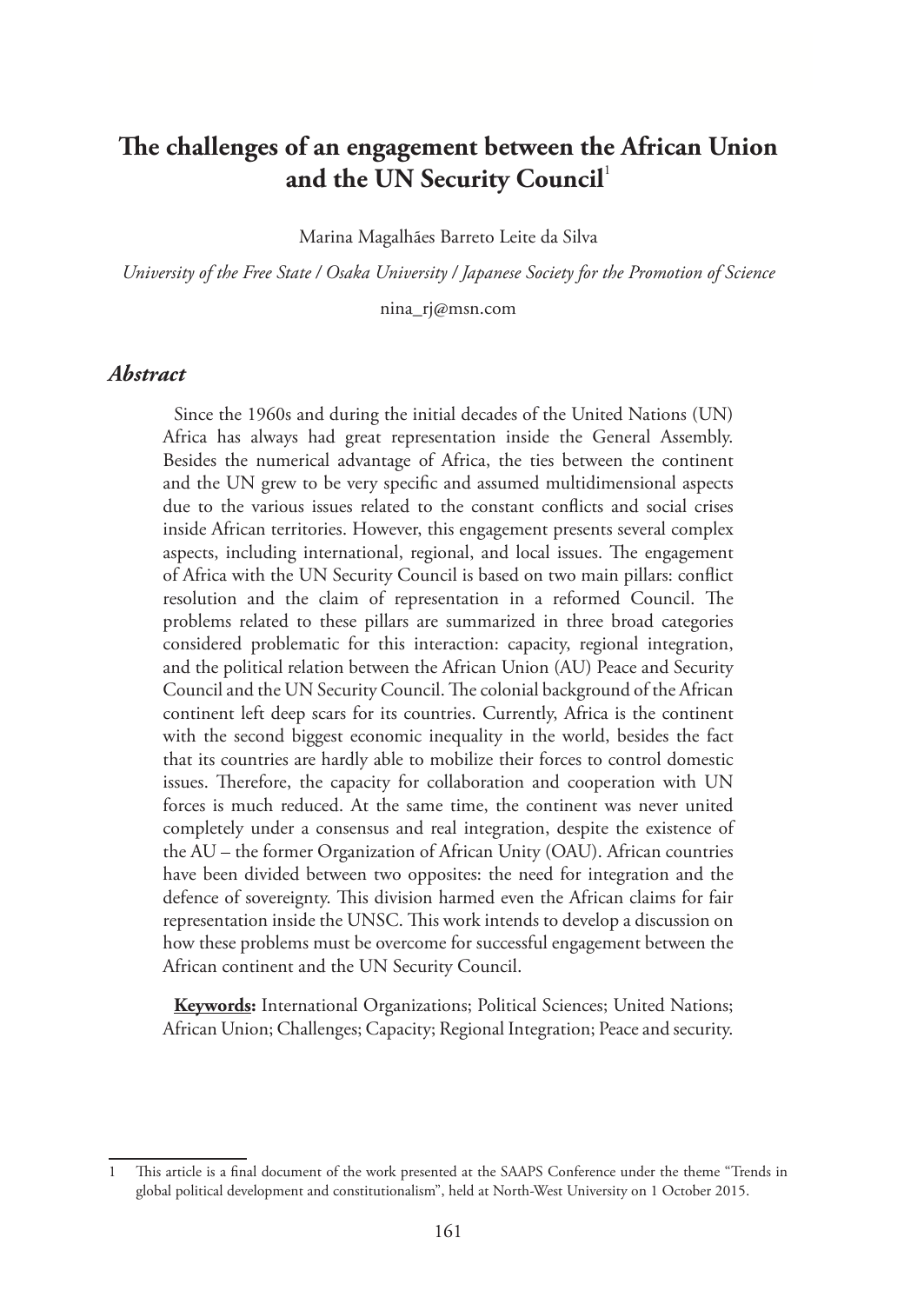### **Introduction**

Africa is the continent with the highest number of recognized states in the world and represents 15% of the global population. These characteristics present endless possibilities for growth. However, despite its great potential, Africa suffers with several challenges.

Following World War II the process of decolonization was responsible for the emergence of new countries and international actors. Slowly, Africa became a free continent and its countries started to figure as international actors. On the other hand, the internal issues caused by European colonization were detrimental to the African post-colonial history for many years.<sup>2</sup> The incautious formation of the African territories by the colonizers established a time bomb of miscellaneous tribes and artificial borders. According to Solomon:3

The most obvious legacy of colonial rule was the division of Africa between the European powers into modern states through agreements ratified at the 1884–85 Berlin Conference (and after), resulting in an uncomfortable fit for Africa's 3 315 ethnic groups within Africa's current 54 'nation-states'.

The conflicts generated as a result thereof were not evident during the period of the Cold War, but became ostensible during the 1990s and are still ravaging most of the continent today.

In 1963, African countries came together with the aim of uniting forces to reach the same objective - the development and welfare of African countries - and created the Organization of African Unity (OAU), which, years later, at the beginning of the 21st century, was replaced by the Organization of African Unity (AU). Even though Africa has figured as one of the main groups inside the United Nations (UN) and some of its countries have been some of the founders of the organization, the necessity for a regional organization still remained. As international actors, the African states assumed an active position since the end of European decolonization.

The African governments understood the necessity of deep international engagement. In this sense, the United Nations Security Council (UNSC) and its responsibility to maintain international peace and security always

<sup>2</sup> R Wisniewski, "Regional integration or regionalization in Africa", *Revolutions*, 2(1), 2014, p. 334.

<sup>3</sup> H Solomon, "African solutions to Africa's problems? African approaches to peace, security and stability", *Scientia Militaria*, 43(1), 2015, p. 48.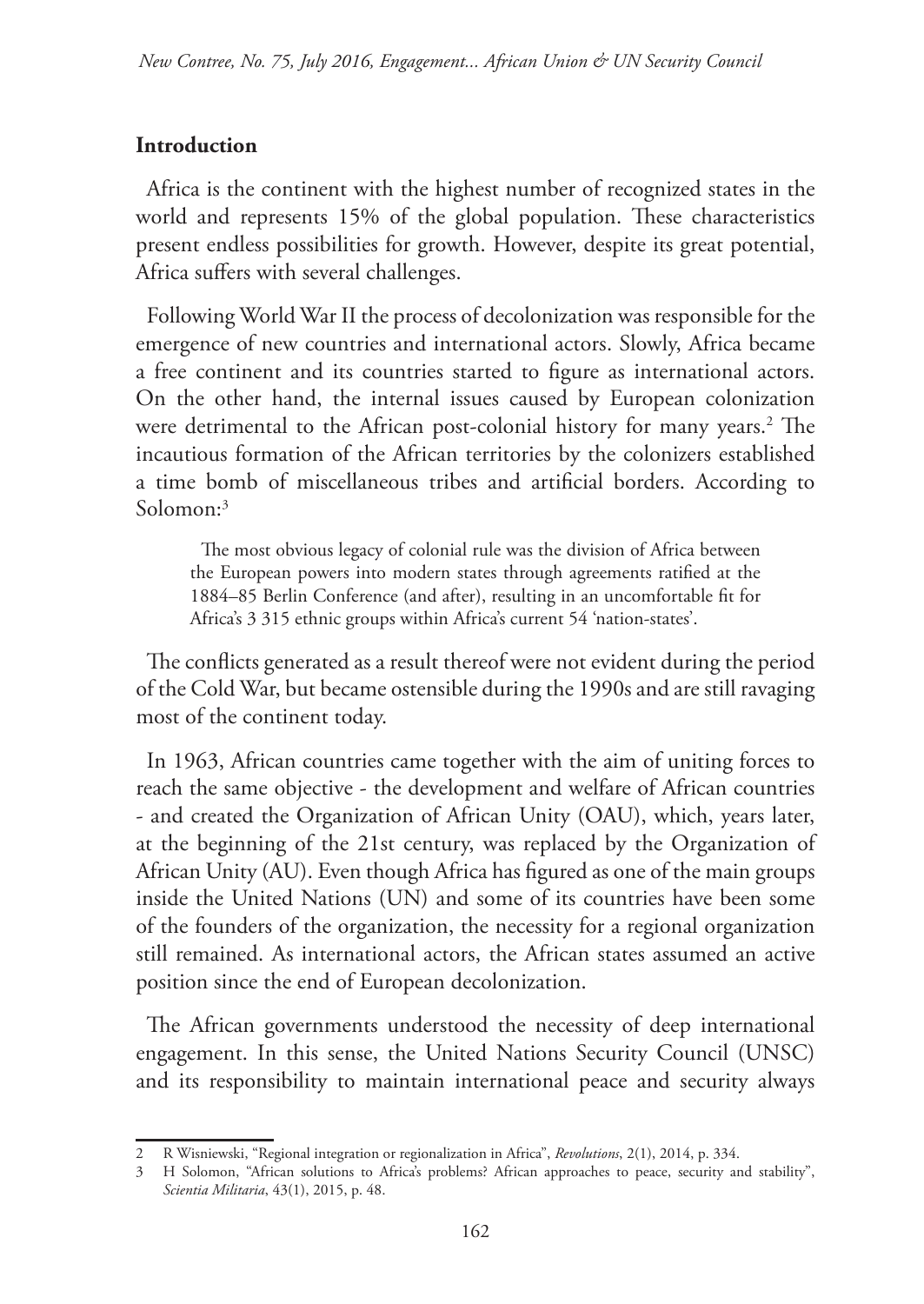represented important mechanisms to Africa.4 During the final decade of the 20<sup>th</sup> century the Council had to deal with several conflicts, most of them in Africa: 1990 saw the beginning of conflicts in Liberia while, in 1991, the collapse of Somalia began. The UNSC was sorely tested in 1994 by the Rwandan genocide which then spilled over into Zaire. The year 1998 marked the beginning of war in the Democratic Republic of Congo, amongst others.<sup>5</sup> Other than this, the Security Council also had responsibilities in placing sanctions on Somalia and Eritrea (1992), Libya (1992), Angola (1993), and Liberia (1995).<sup>6</sup>

Therefore, it is important to analyse how Africa engages with the UNSC and which challenges are involved in this work, trying to present possible solutions for these problems. Initially, this article offers a brief presentation of the relations between the UN and the AU. Later on, the analysis covers the evolution of conflict in the international scene and how this evolution was fundamental for the establishment of the recent pillars of engagement between both institutions. Importantly, the main challenges related to the UN-AU interaction – the lack of capacity, the difficulties of regional integration in Africa, and the relation between the AU Peace and Security Council (AU PSC) and the UNSC – are also discussed. Finally, the evolution of this engagement and possible conclusions and solutions are presented.

#### **The United Nations and the African Union**

Africa has been present in the UN since the inception of the organization. Liberia, Ethiopia, and South Africa, for example, signed the UN Charter in 1945 at the very act of the institution's foundation and are considered original members of the UN. Years later, during the 1960s, Africa, together with Asia, assumed the position of largest regional group inside the UN. Nowadays, the African continent has 54 recognized states and represents around 30% of the total membership of the UN at the UN General Assembly (UNGA).

After the decolonization process, African states understood the poor situation of their territories as new-born states and the necessity of international

<sup>4</sup> J Campbell, "Africa on the UN Security Council", *Council on Foreign Relations*, 9 October 2014 (available at http://blogs.cfr.org/campbell/2014/10/09/africa-on-the-un-security-council/, accessed, 19 September 2016).

<sup>5</sup> V Hawkins, *The silence of the Security Council: Conflict and peace enforcement in the 1990s* (Firenze, European Press Academic Publishing, 2004).

<sup>6</sup> UN Security Council, *UN Security Council Sanctions Committees* (available at http://www.un.org/sc/ committees/, accessed, 19 September 2016).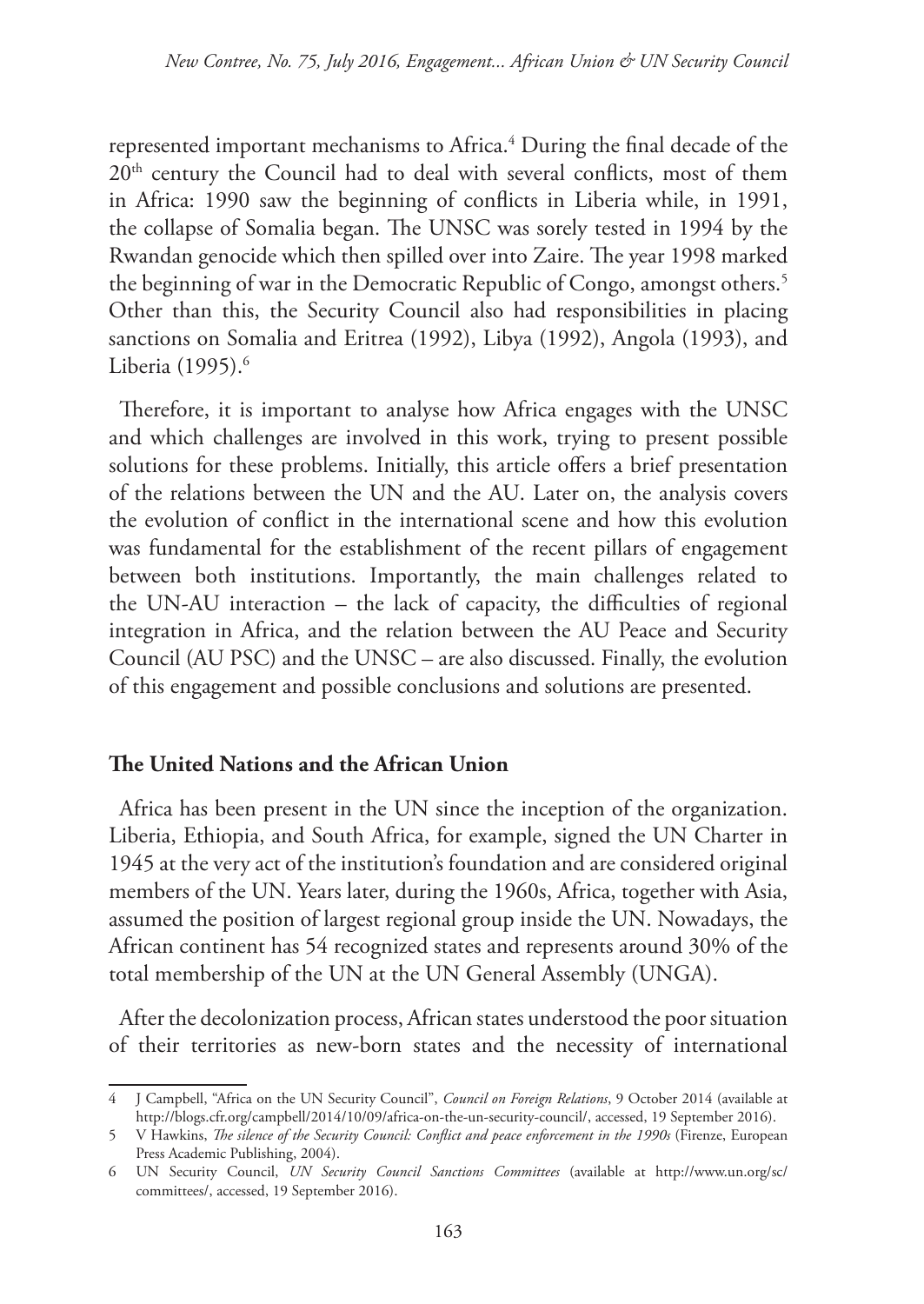interaction to promote their development. Participation inside of UN procedures and decisions has always been a very significant activity for the countries in Africa. The UN represented, from the beginning, an arena of growth and international support for underdeveloped and sub-developed countries. Simultaneously, the mechanisms of conflict resolution inside the UN – the UNSC – represented hope for these countries to solve its internal and regional controversies.

In 1963, inspired by the evolution of the international arena to a constant interaction between strong actors and realizing its power in numbers, the African countries created their first great regional organization, the already mentioned OAU. For the first time, most of the continent was united inside an organization that aimed to represent exclusively the interests of the region. Again, as mentioned before, the OAU was replaced by the AU in 2001.

African countries were always active inside the UN; the continent and the institution always had a multidimensional relationship, addressing a number of different issues through several mechanisms.7 However, Africa was initially not well organized as a regional group. The OAU either did not have enough power or could not represent the continent powerfully enough. Most of the African states used to act individually or connected to the Non-Aligned Movement (NAM). Therefore, the AU replaced an organization which was considered dysfunctional, and assumed the international representation of the continent's common goals. Although Morocco never officially joined the group, the entire continent started to work together with the AU towards common objectives.<sup>8</sup>

The resolution of conflicts in the region was also assumed by the AU. Accordingly, to the AU Constitutive Act:<sup>9</sup>

The Union shall function with the following principles: … (h) the right to intervene in a Member State pursuant of a decision of the Assembly in respect of grave circumstances namely: war crimes, genocide and crimes against humanity.

The institution then created the AU PSC that started operating in 2003. The Council established the African Peace and Security Architecture (APSA)

<sup>7</sup> PD Williams & SA Derso, "Saving strangers and neighbors: Advancing UN-AU Cooperation on peace operations", *International Peace Institute*, New York, February 2015, p. 3.

<sup>8</sup> UN Official, interview, MMBL Silva (Postdoctoral Fellow, UFS, Department of Political Studies and Governance), 10 September 2015.

<sup>9</sup> AU Constitutive Act, Article 4, p. 7.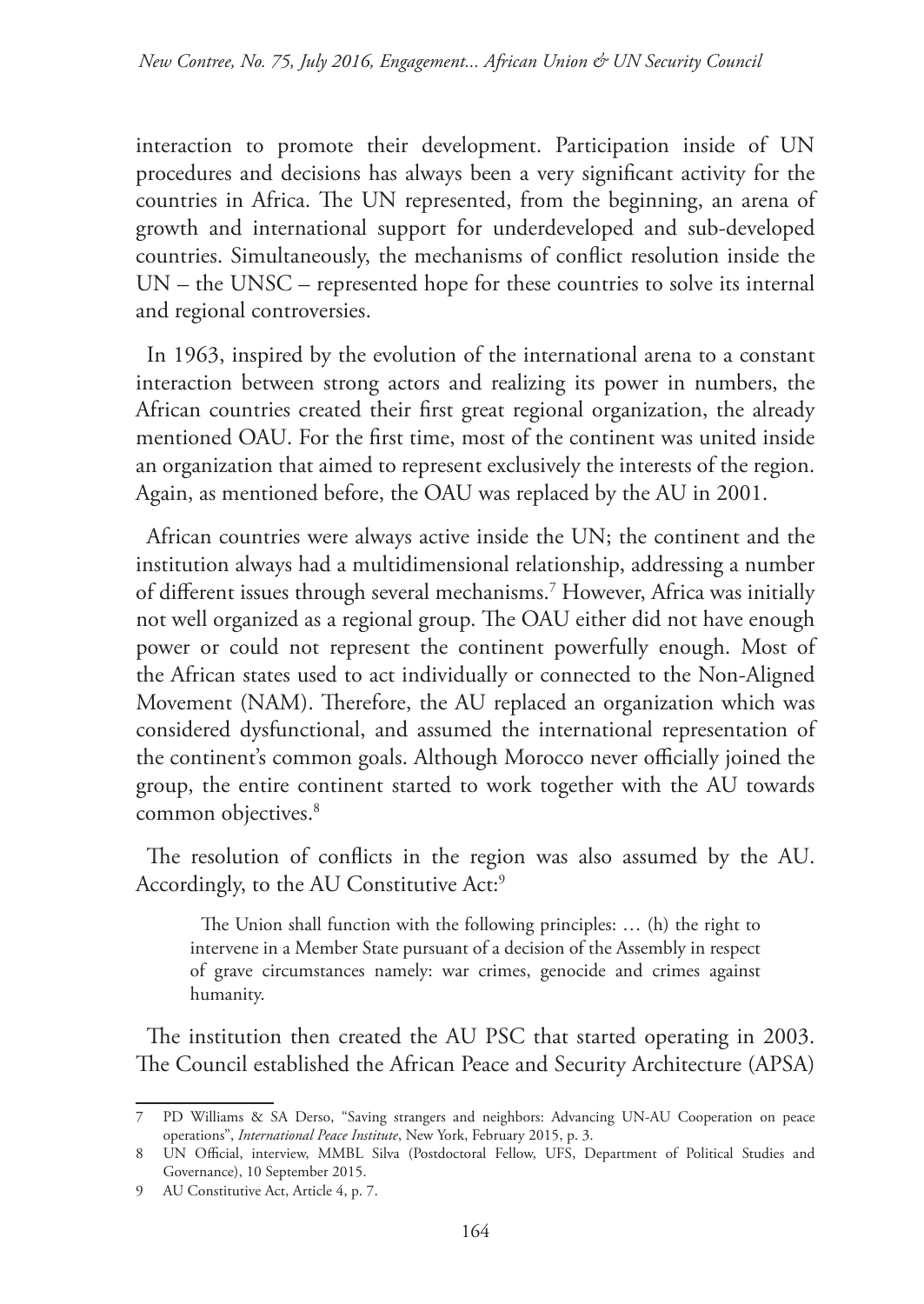and determined the structures, objectives, principles, and values for conflict resolution inside the continent. According to Loun-Vaudran, the activity of the AU PSC, together with the African Regional Economic Communities (RECs), has been outstanding in mediating conflicts during the last few years.10

Basically, the AU PSC assumed a regional position very similar to the one represented by the UNSC. Both Councils have the responsibility of establishing peace and security, especially as conflict mediators for the Member States.

However, despite the similar objectives, it is important to highlight the different dimensions of the UN – a global institution – and the AU – a regional organization. Comparing both institutions in a general and unconscious way would be a concrete example of the expression "comparing oranges and apples". While the UN covers matters related to the 194 states in the world, the AU limits itself to its 54 continental members. And, in a very hierarchal way, the Charter of the UN makes this differentiation clear. Chapter VIII of the UN Charter separates any regional organization from the global organization, creating different levels for these institutions. It establishes that no regional organizations can act towards enforcement actions without the authorization of the UNSC, thus making the UN superior above all others.<sup>11</sup>

The clear separation imposed by the  $8<sup>th</sup>$  chapter of the Charter had a very specific aim. It was important for the UNSC to keep the control of conflict resolution processes inside the UNSC chamber during the Cold War. However, after the end of this period, the very concept of conflict changed and the UN had to rethink its strategy.<sup>12</sup> However, the UN remains quite careful to say that it is not a subsidiary relationship; they cooperate as consultants only, because the UNSC strongly defends its right to secure international peace and security.13

### **The evolution of conflict**

Africa has hosted most of the recent conflicts in the world and, between them, some of the longest-running wars; the continent has experienced a total

<sup>10</sup> L Loun-Vaudran, "African-unity: How far have we come?", *ISS Today*, 19 May 2015, p. 1.

<sup>11</sup> UN Charter, Chapter VIII, Art. 53: "... no enforcement action shall be taken under regional arrangements or by regional agencies without the authorization of the Security Council".

<sup>12</sup> UN Official, interview, MMBL Silva, 10 September 2015.

<sup>13</sup> J Cilliers, Executive Director, Head of African Futures & Innovation (Institute for Security Studies – Pretoria), MMBL Silva (Postdoctoral Fellow, UFS, Department of Political Studies and Governance), 18 August 2015.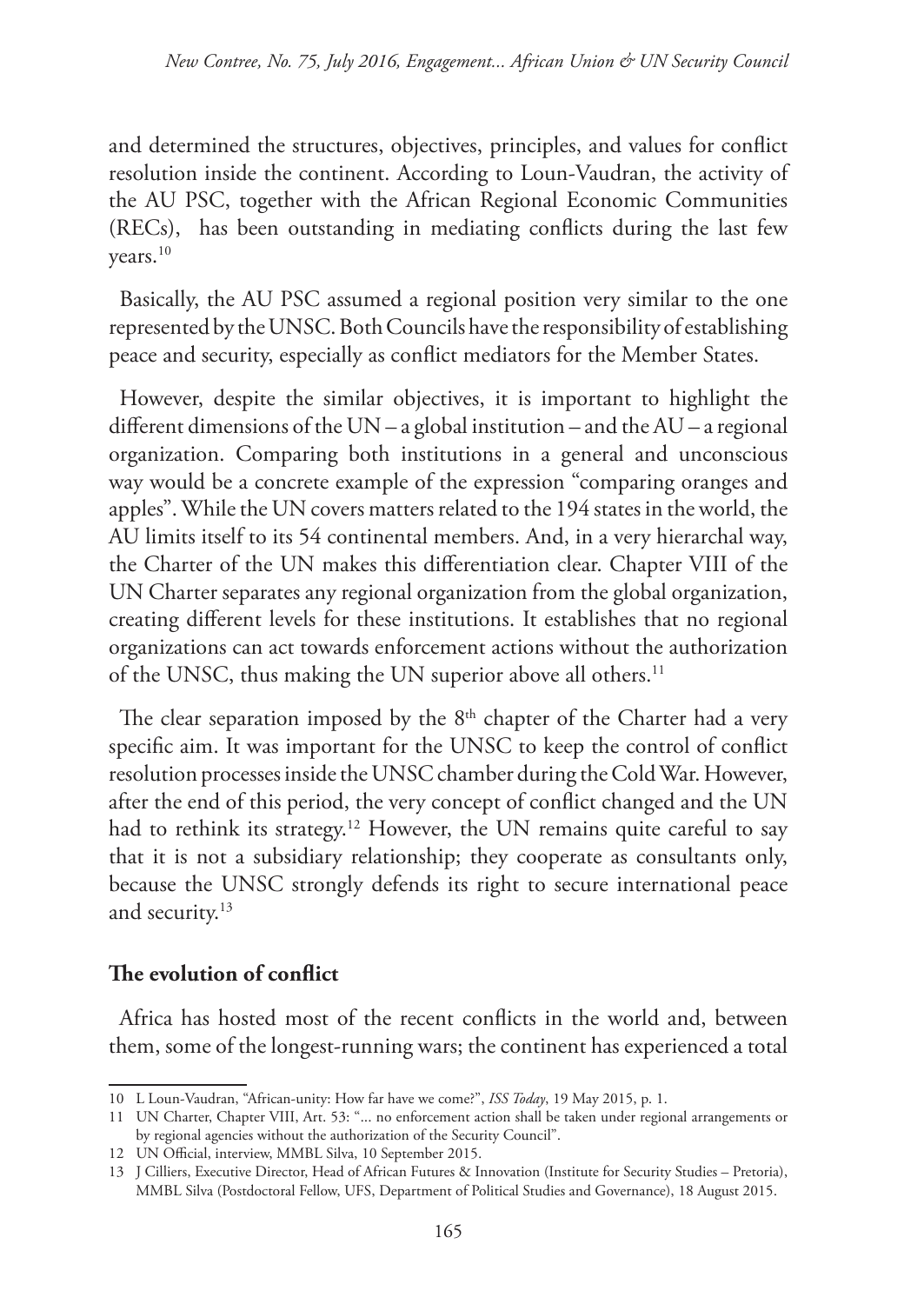of 85 coups d'état as well as 45 civil wars in 95 conflicts between 1945 and 2000.14 After the end of the Cold War, specifically, the concept of conflict evolved and assumed a multidimensional perspective. Suddenly, conflict resolution was no longer about military intervention only, but also about humanitarian aid, politics, social impact, etc.

During the 1990s, regional instability in Africa increased and activity related to the continent's issues became intense inside the UNSC. In 1994 Rwanda marked the transformation of conflict for the African continent. The states realized that conflict had abandoned an inter-state dimension, becoming much more complex and permeating society.<sup>15</sup> Instead of national armies facing off in a conventional concept of war, the current situation in Africa is characterized by civil wars, coups, insurgencies, and terrorism.16

Although the last few years were marked by a reduction of the number of interstate skirmishes when compared to the previous decades, armed insurgencies and civil wars continue to be the most common form of conflict in Africa.17 According to Solomon, Africa turned the classical security dilemma upside down, establishing a framework where domestic order and international threat were replaced by domestic threat and international order.<sup>18</sup>

Studies point to the fact that the African situation is mostly connected to the unconsolidated aspect of governance. Although the interstate wars, considered more deadly, decreased, political conflicts are widespread. And, following the population growth, the competition for natural resources caused by the climate change will increase the tension in some regions of the continent.<sup>19</sup>

Therefore, the improvement of an interaction with the UN, and especially the UNSC, became an important matter in Africa. The support to address these issues assumed a great meaning to the African territories and its societies.

<sup>14</sup> H Solomon, "African solutions to Africa's problems? ...", *Scientia Militaria*, 43(1), 2015, p. 47.

<sup>15</sup> UN Official, interview, MMBL Silva (Postdoctoral Fellow, UFS, Department of Political Studies and Governance), 10 September 2015.

<sup>16</sup> Institute for Security Studies, "Change of tone in relations between the AU and the UN", *On the agenda*, 23 September 2015, p. 1.

<sup>17</sup> H Solomon, "African solutions to Africa's problems? ...", *Scientia Militaria*, 43(1), 2015, p. 49.

<sup>18</sup> H Solomon, "African solutions to Africa's problems? ...", *Scientia Militaria*, 43(1), 2015, p. 55.

<sup>19</sup> J Cilliers, "Africa's conflict burden in a global context", *ISS Paper 273*, October 2014, p. 15.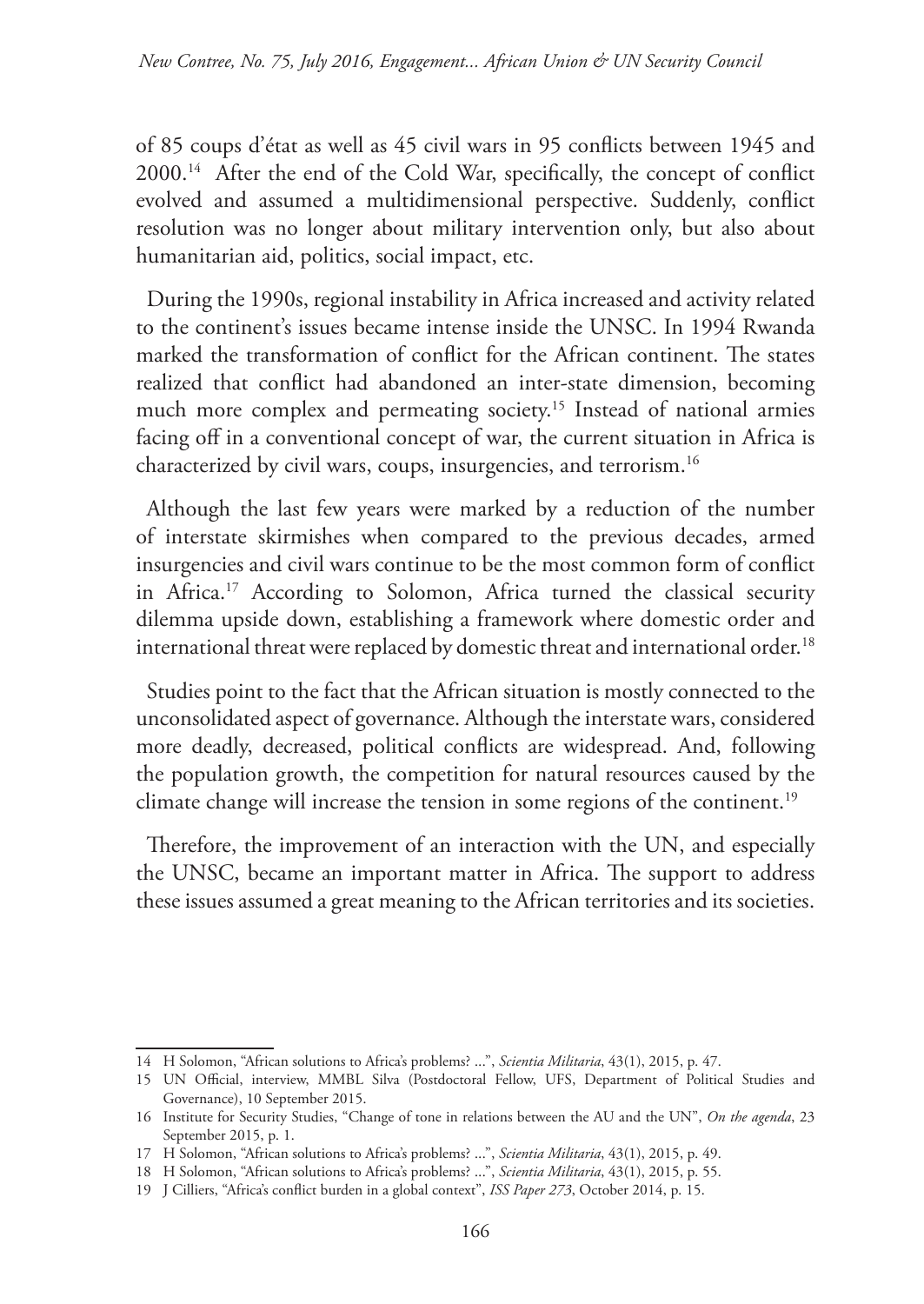#### **Pillars of engagement**

With the evolution of conflict and the constant increase of tension in some regions, the African continent saw the necessity for more action and support from the UN. At the same time, the UN also saw the need for broader participation in conflict resolution from the regional agencies in Africa, especially the AU.

For the last 10 years, the UNSC adopted 362 resolutions regarding African issues, which represent 53% of the total number of resolutions (678) adopted during this period.<sup>20</sup> The continent is also the base for 9 of the 16 active Peacekeeping Operations in the world.<sup>21</sup> Therefore, the geographical and, more importantly, cultural proximity of a regional organization represents an important mechanism in Africa to the Council.

The AU, in this context, also recognized the importance of being a higher representative of African common goals and interests inside the UN. The possibility of bringing solutions to various issues to Africa in a comprehensive way – more in accordance with what African states understand as suitable to their territories, cultural standards, and policies – appeared to be a "perfect match" for the AU Membership and also for Morocco.

The necessary interaction among the institutions, and especially among its Councils, on conflict resolution represents the most important pillar of the engagement between Africa and the UNSC. However, a second pillar can be mentioned in this equation: the African claim of better representation inside the UNSC.

For many years African countries, together with other countries and regions, have been petitioning for fair participation in UNSC decision making procedures. The African common position – the Ezulwini Consensus – was presented in 2005 as a formal document containing the detailed opinion of the countries of the continent on how the Council should be transformed and how Africa, as a majority group inside the UN, should be considered a more relevant actor inside its more important agency.<sup>22</sup> This official position, as a pillar of constant engagement between the countries and the UN, highlights the importance of

<sup>20</sup> UN Security Council, UN Security Council Resolutions (available at http://www.un.org/en/sc/documents/ resolutions/, accessed, 19 September 2016).

<sup>21</sup> United Nations Peacekeeping Operations, Current Peacekeeping Operations (available at http://www.un.org/ en/peacekeeping/operations/current.shtml, accessed, 19 September 2016).

<sup>22</sup> African Union, "The common African position on the proposed reform of the United nations: 'The Ezulwini Consensus'", Executive Council, 7th Extraordinary session, Addis Abeba, Ethiopia, 7-8 March 2005.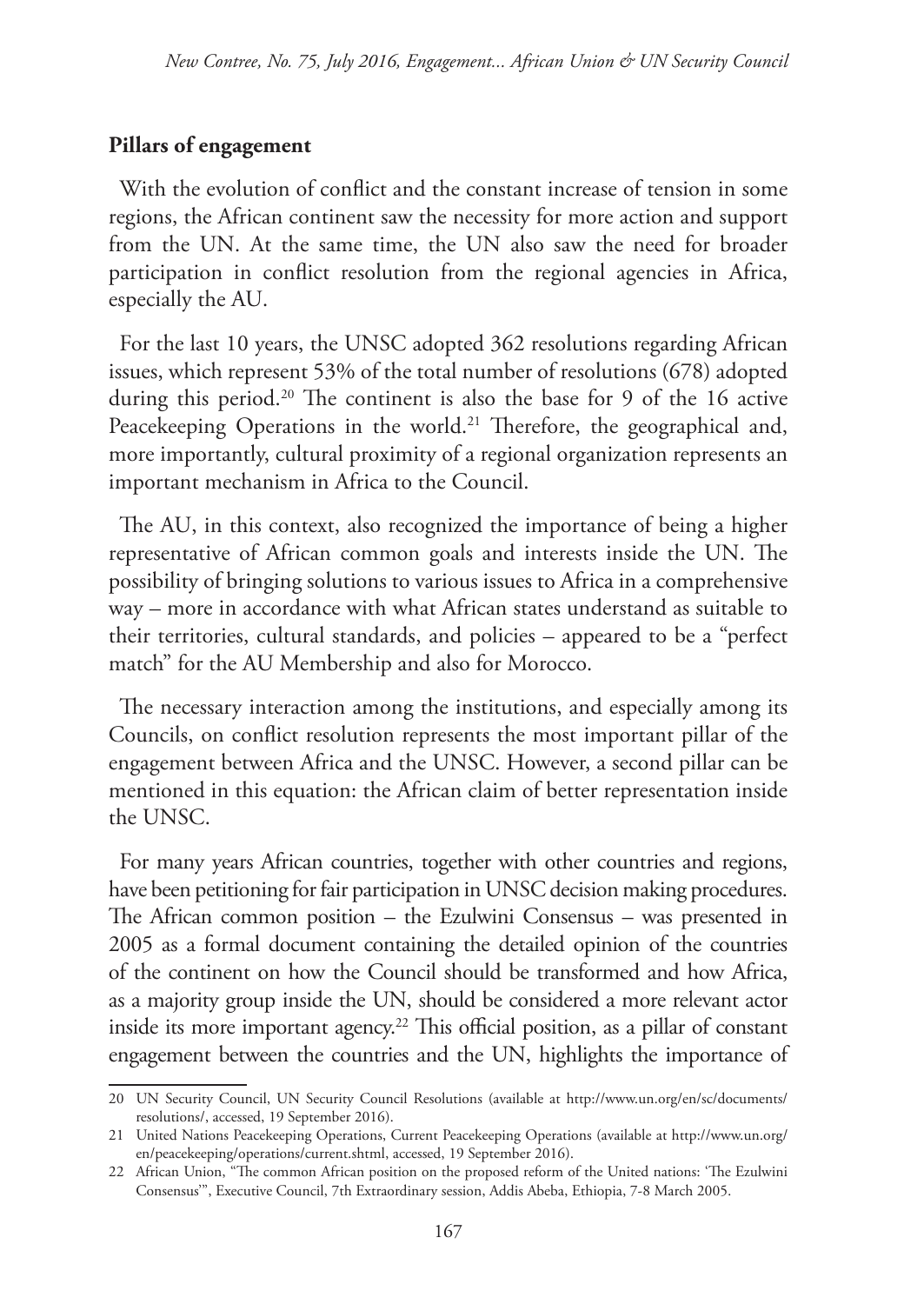Africa as a regional group, the constant interaction between the UNSC and the continent, and the necessity of providing the region with a higher level of participation in a decision making process that is largely related to Africa.<sup>23</sup>

However, despite the clear basis of an engagement between Africa and the UNSC, both institutions still have a number of challenges to be overcome before a functional engagement takes place, as will be seen in the discussion to follow.

### **Challenges**

In many ways Africa represents the most challenging region in the world. UN action in Africa faces a series of difficulties and, at the same time, the AU and its members also face several internal obstacles.<sup>24</sup> Therefore, perfectly functional interaction between the continent and the international organization's Security Council is undermined, largely by these impasses.

The main challenges for the interaction between the African region and the UNSC are mainly threefold, namely capacity, regional integration, and the political relations between the UNSC and the AU PSC.<sup>25</sup> These challenges cover issues on different levels of the social organization, from domestic matters to regional and international issues.

## *Capacity*

There is an acute lack of capacity among African states. Most of it is related to issues of political stability, social matters, and economic strength. The formation and consolidation of states in Africa is an ongoing process and the conversion of capabilities into projection of power is limited.<sup>26</sup> These problems make the support to the AU and the action towards the UNSC insufficient, transforming the AU into an institution with weak capabilities, bureaucratically, logistically, and financially.<sup>27</sup>

<sup>23</sup> MMBL Silva, *Spoiler or reformer? The uniting for Consensus group and UN Security Council reform* (Osaka University, Osaka, 2014), pp. 63-66.

<sup>24</sup> R Wisniewski, "Regional integration or regionalization in Africa", Revolutions, 2(1), 2014, p. 338.

<sup>25</sup> A Boutellis & PD Williams, "Peace operations, the African Union, and the United Nations: Towards more effective partnership", International Peace Institute, New York, April 2013, p. 13.

<sup>26</sup> J Cilliers, J Schunemann & JD Moyer, "Power and influence in Africa: Algeria, Egypt, Ethiopia and South Africa", *ISS African Futures Paper 14*, March 2015, p. 3.

<sup>27</sup> A Boutellis & PD Williams, "Peace operations, the African Union, and the United Nations: Towards more effective partnership", *International Peace Institute*, New York, April 2013, p. 1.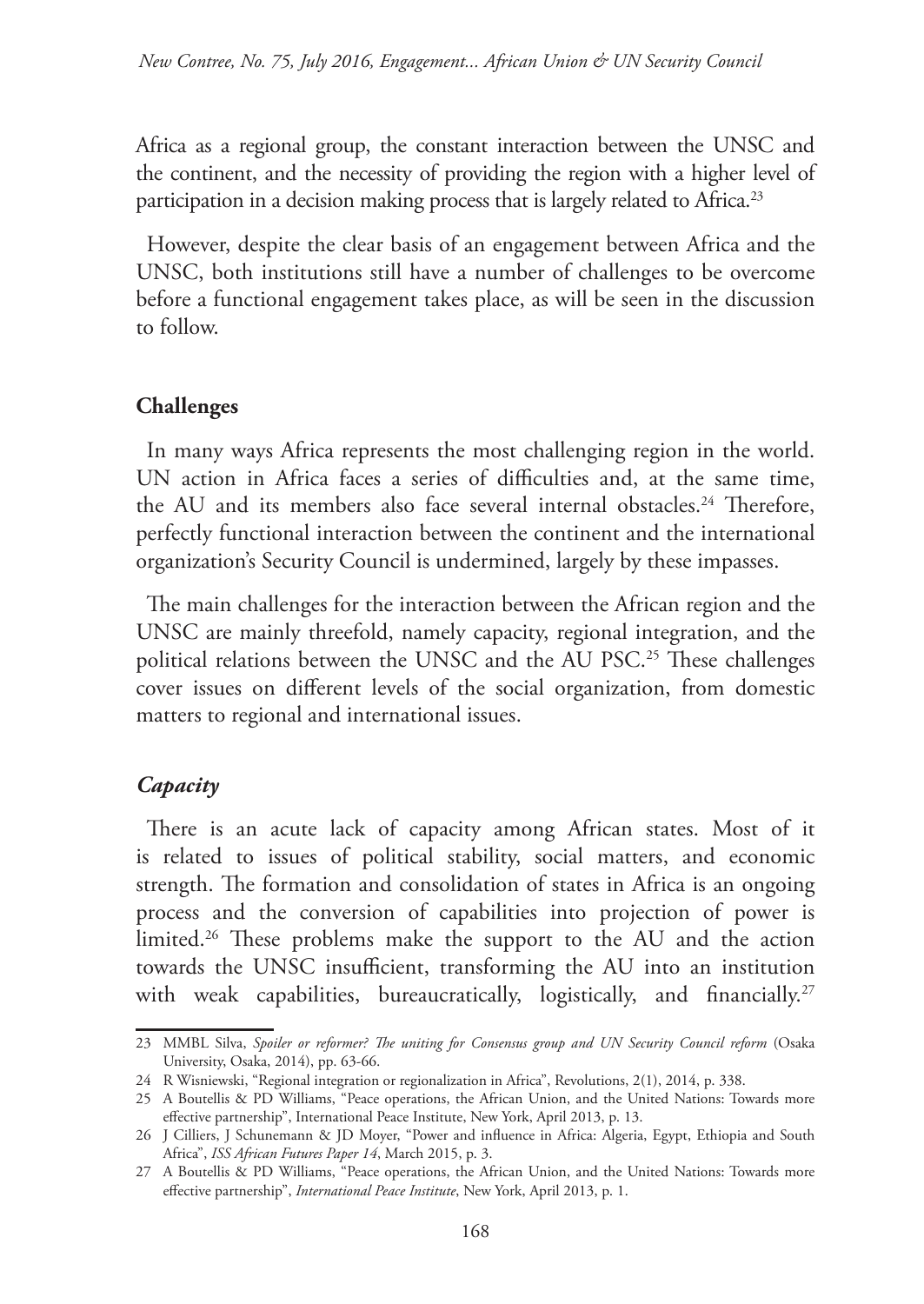As mentioned, the very formation of the African states was not ideal and generated several consequences for the entire continent. Some characteristics of the continent directly influence their capacity to act promptly on international matters. Mesfin highlighted the following very important issues:<sup>28</sup>

You can imagine: More than 50 African seats, from different backgrounds, colonized by the French, the Portuguese, the British; most of them have very artificial borders, most of them are actually gripped within a conflict, with very weak institutions. They don't have some sort of democratic culture with which they can actually get their population to get involved in the politics, in the economics of their countries. These countries are very much dependent on external countries for their economies; they rely on external companies and are very weak economically.

Reflecting this, the capacity of the AU to act and establish its policies, as an institution constituted by member states, is tied to the quality of the governance inside these members.<sup>29</sup> At the same time, the AU is still very dependent on foreign donations, which makes the organization very vulnerable and tied to the obligation of following its donors' priorities.

Despite the fact that studies currently point to very significant growth in Africa over the next decades, raising its countries' capabilities from 9% of the global power to 11% in 2040, the continent is not like a single sovereign country, nor a supranational organization.30 It needs deep investment in the improvement of its 54 countries' capacity, including a matter of establishing stable and functional governances inside each territory.

As its members, the African regional organizations – the AU and the RECs – will also need to organize their policies in a way that promotes growth and independence from external actors. Even in the security sector the need exists for improvements in the institutions' capacity of bringing together its members under the same goals and to facilitate rapid responses to crises. According to Adebajo, the peace and security mechanisms in Africa also need "to ensure that the continent does not keep relying on self-interested external powers for its security".<sup>31</sup>

<sup>28</sup> B Mesfin, Senior Researcher (Institute for Security Studies – Addis Ababa), interview, MMBL Silva (Postdoctoral Fellow, UFS, Department of Political Studies and Governance), 9 September 2015.

<sup>29</sup> R Wisniewski, "Regional integration or regionalization in Africa", *Revolutions*, 2(1), 2014, p. 337.

<sup>30</sup> J Cilliers, J Schunemann & JD Moyer, "Power and influence in Africa...", *ISS African Futures Paper 14*, March 2015, p. 4.

<sup>31</sup> A Adebajo, "UN peacekeeping and the quest for a Pax Africana", *Current History*, May 2014, p. 184.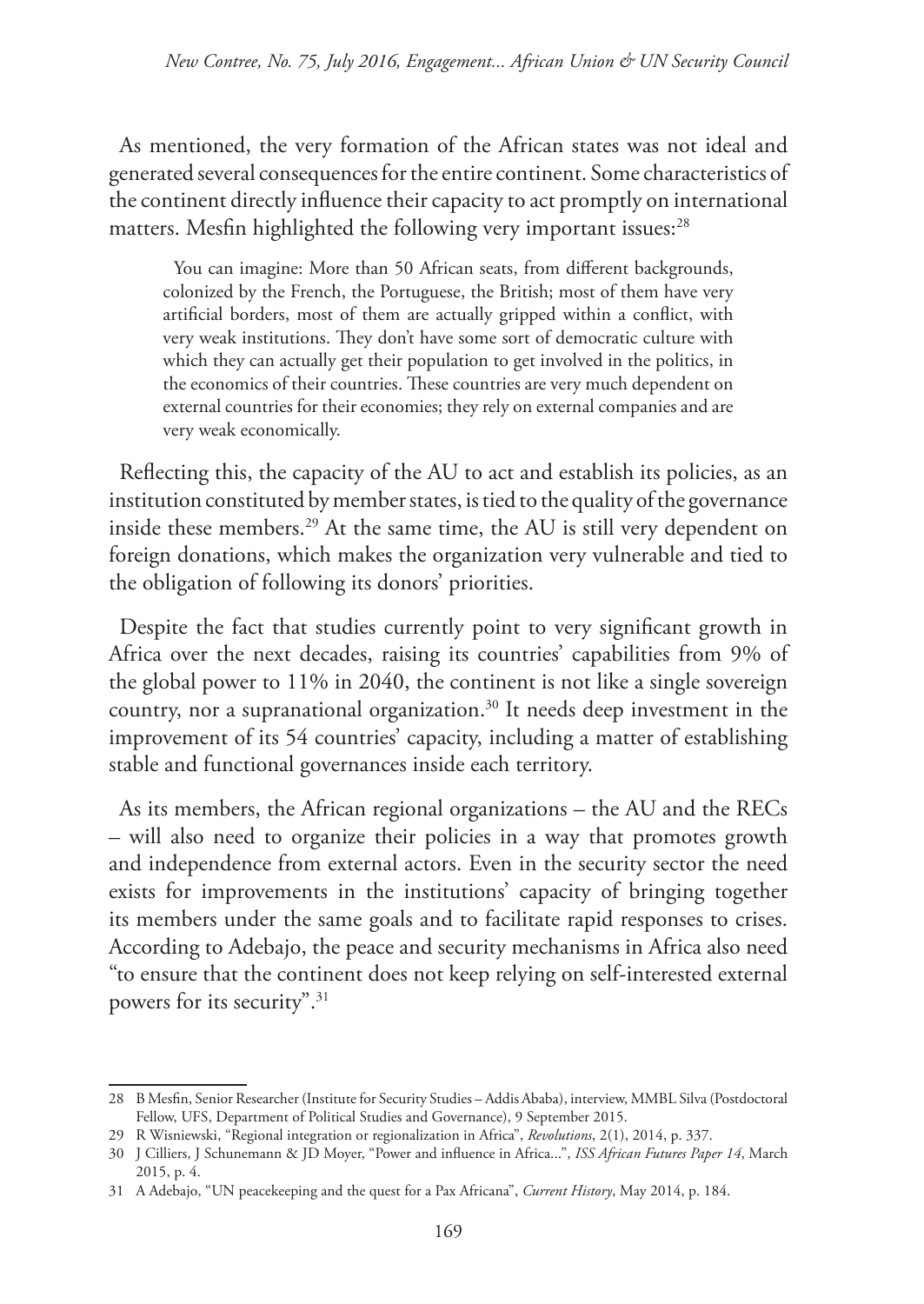However, this kind of expansion, improvement of capacity, and development also depend on another important factor that fails to be reached by African countries: regional integration, with the expansion of a unified Africa still highly unlikely, even with some advances in terms of integration.<sup>32</sup>

#### *Regional integration*

Regional integration is an important advance in terms of regional representation and development. As the unification of countries in an international organization represents a better opportunity of achieving important objectives, the integration between countries in the same region is equally positive for the establishment and achievement of common goals.

Although African countries claim to have a common and integrated position regarding the desired objectives of the continent, there is constant disjunction between a Pan-African ideology of support and the defence of sovereignty. Pan-Africanism assumes a dependence on the context in which it is addressed; it may be of collective interest or not depending on whether or not it competes with the national interest of individual states.<sup>33</sup> This fact makes real regional integration almost impossible and affects all the potential of regional action. As Adebajo mentions, Africa needs to improve its regional pillars and reduce the dependence on external actors.<sup>34</sup> However, at the same time, plans for integration have been so lost in official rhetoric and bureaucracy that hardly any progress has been made.<sup>35</sup>

Discourses based on a Pan-African concept, trying to bring together the entire continent in a singular identity, date from the  $19<sup>th</sup>$  and  $20<sup>th</sup>$  centuries; these debates, however, were not able to instigate the formation of an actual society of sovereign states.<sup>36</sup> As Cilliers mentions:<sup>37</sup>

For decades there has been a lot of talk about African political integration, but it generally remains rhetoric. Only recently has Africa embarked on

<sup>32</sup> J Cilliers, J Schunemann & JD Moyer, "Power and influence in Africa...", *ISS African Futures Paper 14*, March 2015, p. 4.

<sup>33</sup> S Graham, Senior Lecturer (University of Johannesburg – Johannesburg), interview, MMBL Silva (Postdoctoral Fellow, UFS, Department of Political Studies and Governance), 20 July 2015.

<sup>34</sup> A Adebajo, "UN peacekeeping and the quest for a Pax Africana", *Current History*, May 2014, p. 184.

<sup>35</sup> L Loun-Vaudran, "African-unity: How far have we come?", *ISS Today*, 19 May 2015, p. 1.

<sup>36</sup> H Solomon, "African solutions to Africa's problems? ...", *Scientia Militaria*, 43(1), 2015, p. 58.

<sup>37</sup> J Cilliers, Executive Director, Head of African Futures & Innovation (Institute for Security Studies – Pretoria), interview, MMBL Silva (Postdoctoral Fellow, UFS, Department of Political Studies and Governance), 18 August 2015.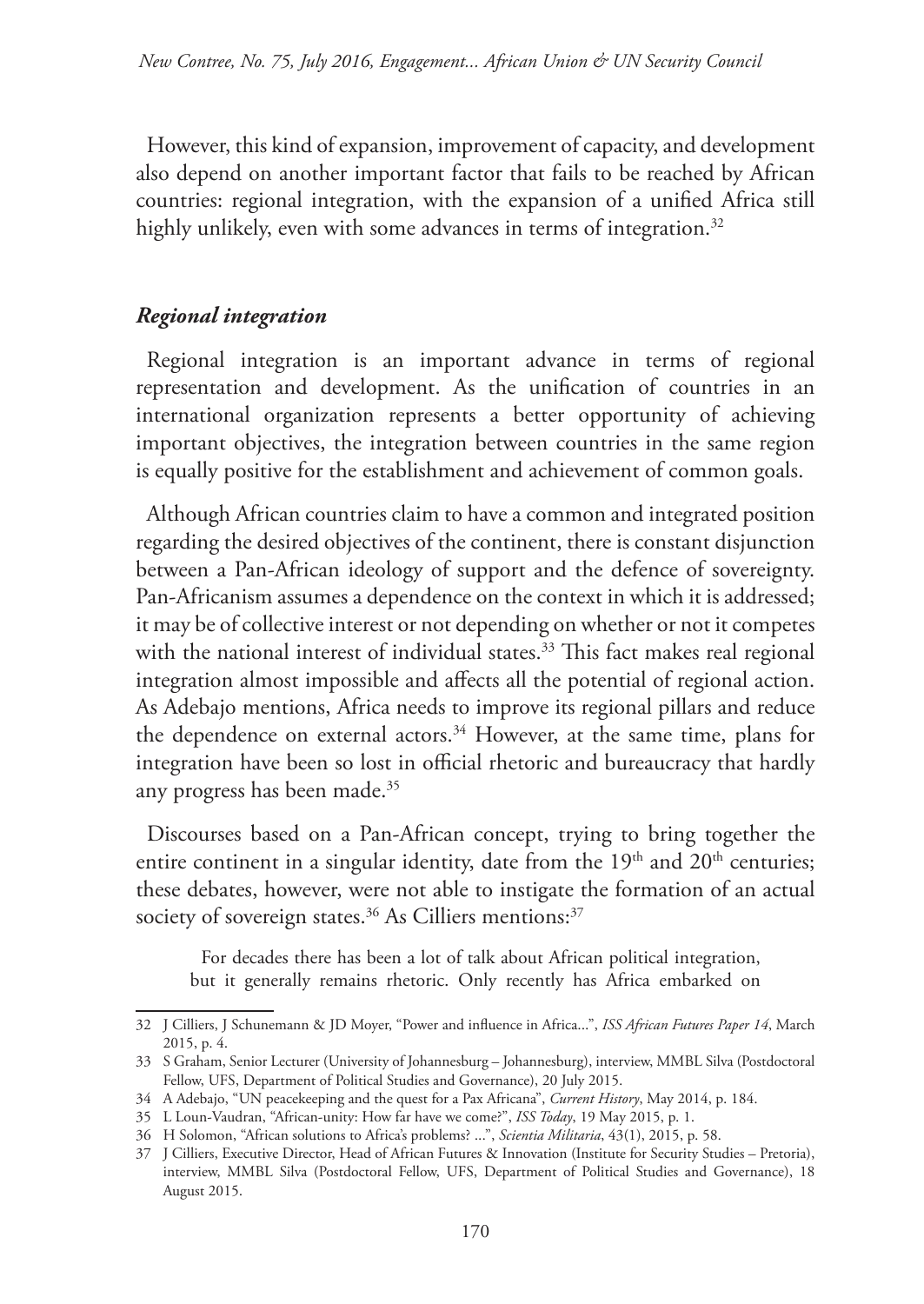building regional infrastructure and establishing the means through which African countries can trade with one another, so that they can translate the ambition of regional integration into reality.

The actual problem with regional integration in Africa is mostly related to a cultural and historical defence of sovereignty. Although African states understand the importance of working with their neighbours, there is always a need to affirm the integrity of its territories and the strength of its own culture. Despite the fact that most of the territories in Africa are occupied by a number of different – and sometimes historically rivalling – ethnic groups, there is a strong sense of patriotism and identity among the population, even considering that the ability of defining a national interest is also variable among different states. The efforts to create a real African union exist, but the divisions among heads of state largely and continually hamper these efforts.<sup>38</sup>

The representatives of Africa inside the UNSC – two non-permanent seats with a two year term each – are a good example of how African countries work together. The ideal of working in harmony cannot prevent each individual government from giving priority to their own individual interests. The African member states inside the Council often do not adhere to the continent's position, voting in accordance with their national interests and not in accordance with the formal AU position.<sup>39</sup>

The different interests of these states directly affect the capacity of aligned agendas and establishing common goals, although many advances have already been made.<sup>40</sup> Members of the AU are working very hard on conflict resolution and crisis management, and the compromise of the African countries was bigger over the last few years. The international organizations created on the continent were definitely a turning point for Africa.

However, as studies currently indicate, the EU is still the model of institution emulated by the African organizations, and its structure of sovereignty transference is very complicated in Africa. As Wisniewski states, African countries are not open to transferring their sovereign capacities to supranational bodies and it facilitates the understanding that, if this system was unsuccessful in Europe, it will not easily be achieved in African organizations. $41$ 

<sup>38</sup> L Loun-Vaudran, "African-unity: How far have we come?", *ISS Today*, 19 May 2015, p. 1.

<sup>39</sup> J Cilliers, Executive Director, Head of African Futures & Innovation, interview, MMBL Silva, 18 August 2015.

<sup>40</sup> R Wisniewski, "Regional integration or regionalization in Africa", *Revolutions*, 2(1), 2014, p. 338.

<sup>41</sup> R Wisniewski, "Regional integration or regionalization in Africa", *Revolutions*, 2(1), 2014, p. 333.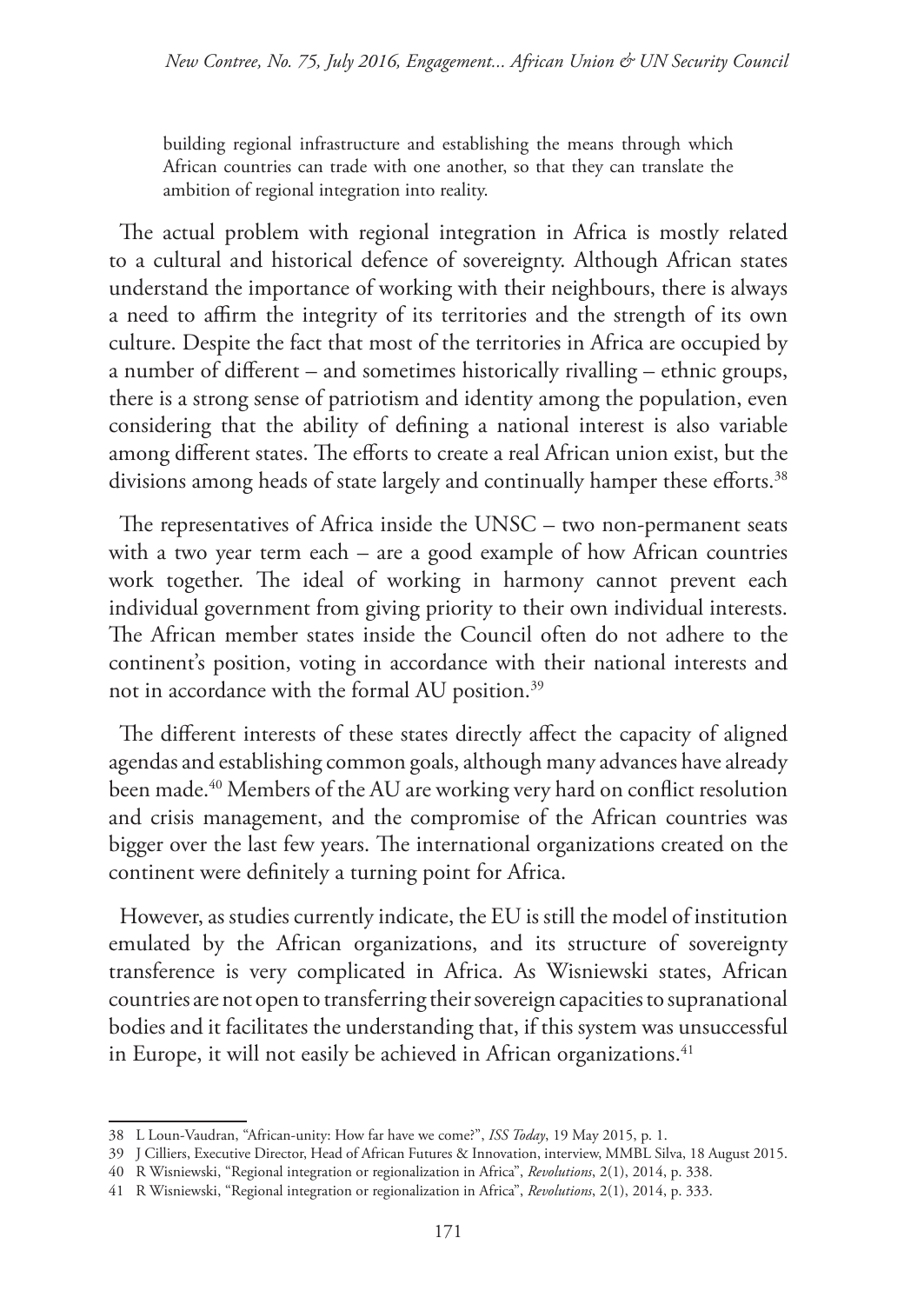The framework of regional security is also largely affected by the African lack of regional integration. There is a clear security complex in the continent, where a problem within a country will most probably affect another country in something similar to a domino effect.<sup>42</sup>

Even inside the debates for a possible reform of the UNSC, there is inflexibility by the African members, together with an evident failure to reach a common position during the debates and negotiations with like-minded groups, even about the creation of new permanent seats in the Council – the most important topic of the reform for Africa.<sup>43</sup>

The Ezulwini Consensus, as mentioned before, was presented in 2005 as the official and documented common position of Africa inside the UN. African UN members emphatically defend this common position; it is inflexible and no other option will be accepted by the continent's countries. However, inside the African group there is no agreement on how the same position would be put into action. The African common position formally bounds the AU members, but it does not mean that a real common understanding of how to solve African issues exists.

Loun-Vaundran presents a possible beginning for an African transformation towards a more integrated region:<sup>44</sup>

Infrastructure linking the continent and enabling the free movement of goods and people is a crucial first step towards continental integration. Strong leadership by committed Pan-Africanists, not only African leaders, is however also needed to revive the idea of true African unity.

The differences and disconnections among African countries point, as mentioned above, to a weak ability to compromise and establish common policies. Therefore, this characteristic is also reflected by the continent in terms of inter-institutional interaction. The differences and difficulties among the AU PSC and the UNSC are a determinant challenge for the engagement between the African continent and the Council.

<sup>42</sup> B Mesfin, Senior Researcher, interview, MMBL Silva, 9 September 2015.

<sup>43</sup> PD Williams & SA Derso, "Saving strangers and neighbors: Advancing UN-AU Cooperation on peace operations", *International Peace Institute*, New York, February 2015, p.13,

<sup>44</sup> L Loun-Vaudran, "African-unity: How far have we come?", *ISS Today*, 19 May 2015, p. 1.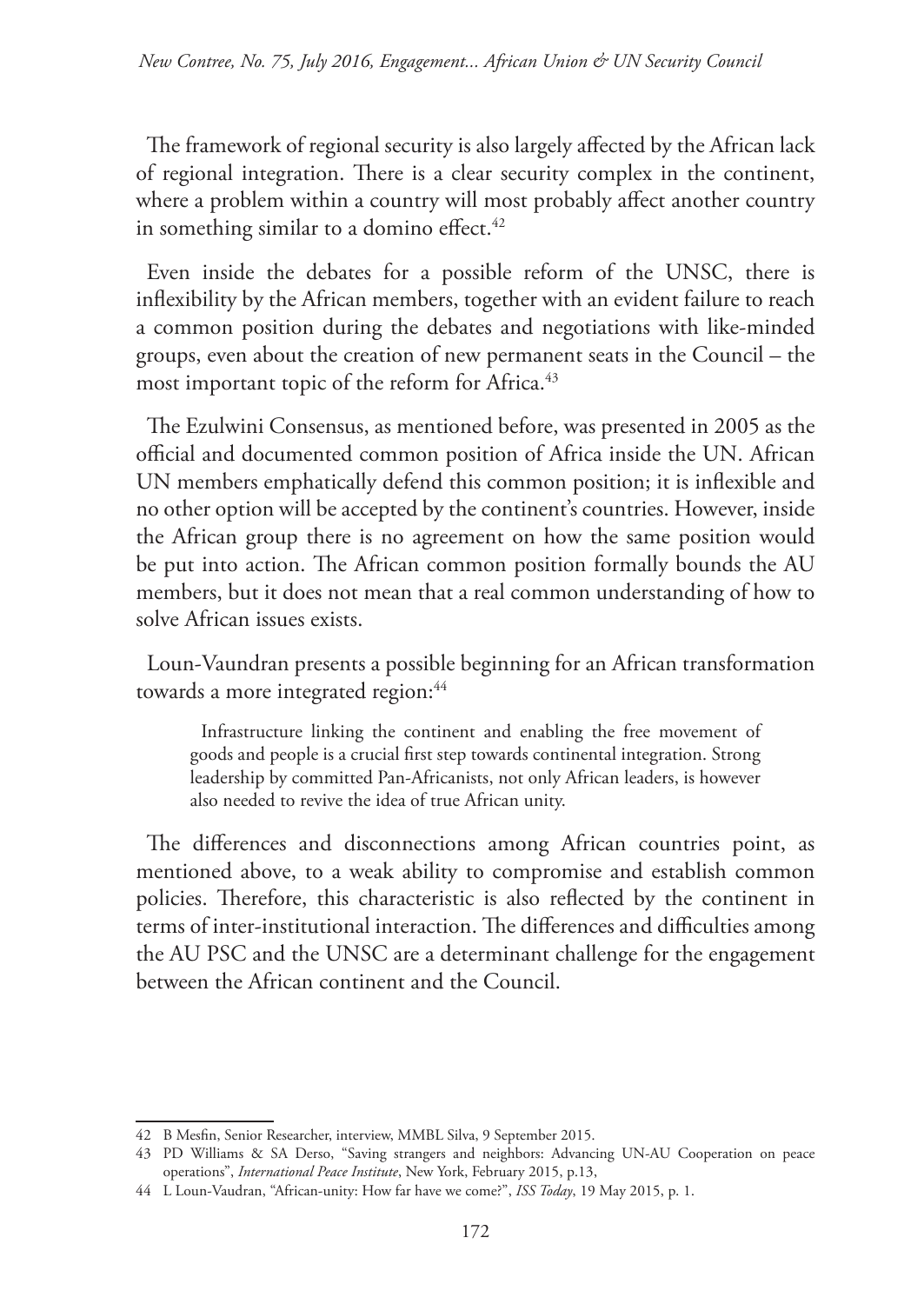### *UNSC – AU PSC political relations*

The political interaction between the Councils of the AU and the UN has been a problem for the functionality of this alliance. There is a lack of proper engagement between the AU PSC and the UNSC, characterized by many factors.

The main obstacles of this relation are a certain lack of trust between the institutions, the different bureaucratic cultures and working methods inside the Councils and the lack of agreement between both institutions on how to access crises, the lack of agenda coordination and regular communication, and, finally, the lack of strong capacity and representation of the AU in New York.

The different dimensions of both organizations, and especially the existence of Chapter VIII of the UN Charter, complicate the political relations between the two bodies. The two organizations understand the section of the document in divergent ways. As the UNSC sometimes simultaneously reads the Charter literally and claims its exclusive rights over international peace and security, the AU PSC takes offense for the depreciation represented by the chapter. Both Councils must overcome these differences at a political level to promote better interaction among them.<sup>45</sup>

Furthermore, the functioning of the AU PSC and the working methods of the UNSC are very different. In Addis Ababa, representation is directly connected to the governments of the member states and to the African culture in general. African ambassadors have to account directly to their Ministries of Foreign Affairs and their presidents, who are sometimes involved in the very conflicts the Council is dealing with.<sup>46</sup> The dimension of the UN establishes a bigger distance between most of the UNSC members and the crises "on the ground", which gives the ambassadors more freedom and another perception of the conflicts. Therefore, the way of addressing international conflicts in both institutions is divergent.

At the same time, another issue that makes these differences even more evident is the very limited communication between both bodies. The AU PSC does not consult the UNSC directly; there are annual meetings between the members in New York and Addis Ababa, but most of the exchange of

<sup>45</sup> A Boutellis & PD Williams, "Peace operations, the African Union, and the United Nations...", *International Peace Institute*, New York, April 2013, p. 14.

<sup>46</sup> B Mesfin, Senior Researcher, interview, MMBL Silva, 9 September 2015.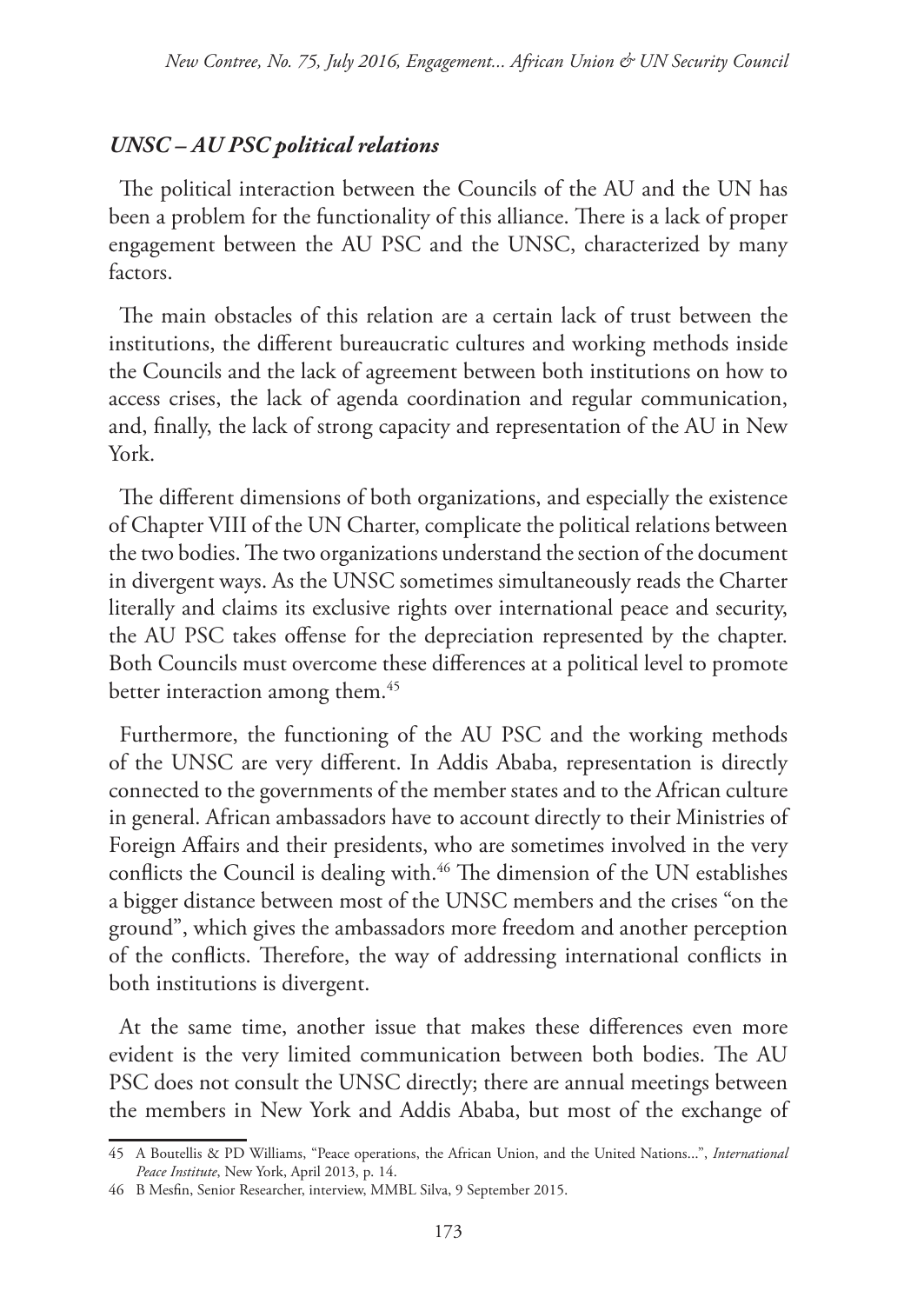information or alerts takes place through informal consultations with UNSC members – the so called coffee diplomacy – or through letters sent to the Secretary General asking to bring any important matter to the attention of the UNSC.<sup>47</sup>

Moreover, a factor that strongly influences the relation between Africa and the UNSC is the lack of proper representation in New York. Most of the African missions to the UN are very small and unable to participate actively in the debates. There is a restricted number of delegates for the great number of daily events inside the institution. The same can be said for representation at the AU. Despite the tremendous effort and the high quality of the diplomats involved in the representation of African countries, the capacity of the majority of the missions is very limited. Only Nigeria and South Africa have strong missions inside the UN. These limitations automatically hamper the possibility of more engagement between the continent and the international organization.<sup>48</sup>

The challenges related to the political interaction between both Councils probably have simpler solutions among all the issues that influence an engagement between Africa and the UNSC. The alignment of some bureaucratic procedures and the compromise on actual alliance on conflict resolution would be a great advance to solve this issue.

## **Work in progress**

With the constant crises in Africa, the understanding of a necessary exchange between Africa and the UN is currently widespread. There is a clear effort to advance towards a more functional and productive engagement, especially between the AU PSC and the UNSC. The improvement of this interaction has been a work in process since the creation of the African Peace and Security Architecture (APSA), in 2004.

The relationship between the institutions has indeed improved. The focus previously secured by the UN was mainly connected to improvement of the AU's capacity, which created disagreements between the institutions. The AU members felt offended by the characterization that the expression

<sup>47</sup> UN Official, interview, MMBL Silva, 10 September 2015.

<sup>48</sup> Information collected *in loco*, at the UN, October 2015.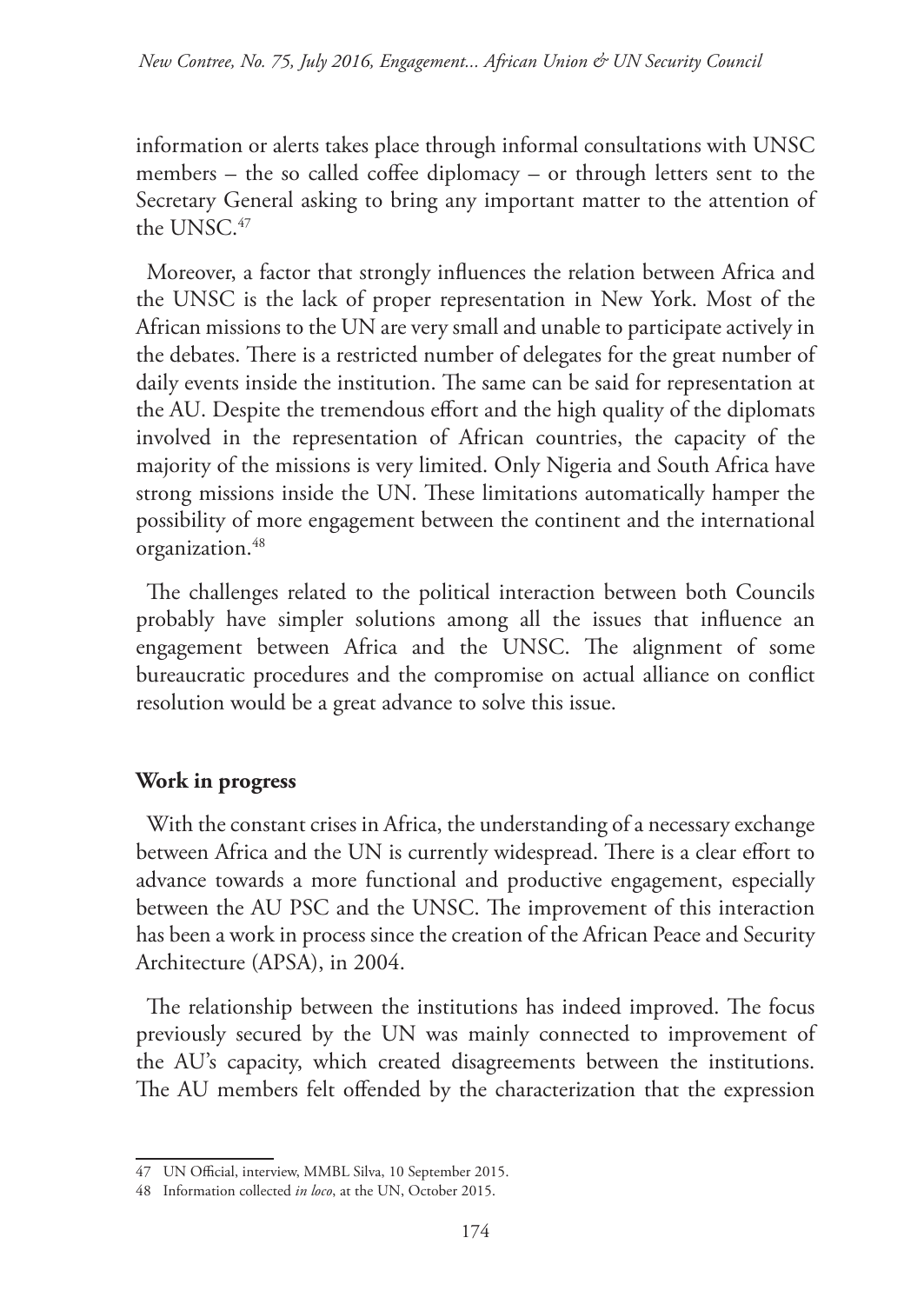"capacity building" attributed to the organization and to the continent.<sup>49</sup> Recently, the focus changed from mere "capacity building" to the exchange of valuable information on common issues.<sup>50</sup> Both institutions realized that the challenges involving peace and security in Africa are numerous and that it is impossible for an organization to cope with all of them alone.<sup>51</sup>

Both the AU and the UN have advanced in creating mechanisms of interaction over the years. Although most of them were initiated by the UN, the collaboration between the two institutions made this achievement possible. According to Boutellis, both Councils are committed to the creation of various mechanisms of coordination and the support of the principle of "non-indifference" established by the AU.52 The understanding of the importance of this interaction is justified by Solomon's statement:<sup>53</sup>

The proximity of sub-regional organisations to the conflict provides them with a better understanding of its dynamics, key players and context-specific management and resolution options.

In 2004 the AU created the APSA, aiming to regulate conflict resolution inside the continent and establishing a better mechanism of response to crises. The APSA was an important advance in terms of the infrastructure of conflict management in Africa and created institutions to address all the challenges involved in the process.<sup>54</sup>

Despite the subsequent disagreement on the terminology, also in 2004, the presentation of the "Ten years capacity building programme for the AU" by the former Secretary General Kofi Annan also represented another mechanism towards an improvement of the relations between the AU and the UN. In the same year, the UNSC members also presented more mechanisms to bring both institutions together, the EU African Peace Facility and the G8++ Global Peace Operation.

<sup>49</sup> UN Official, interview, MMBL Silva, 10 September 2015.

<sup>50</sup> Institute for Security Studies, "Change of tone in relations between the AU and the UN", *On the agenda*, 23 September 2015, p. 1.

<sup>51</sup> A Boutellis & PD Williams, "Peace operations, the African Union, and the United Nations...", *International Peace Institute*, New York, April 2013, p. 4.

<sup>52</sup> A Boutellis & PD Williams, "Peace Operations, the African Union, and the United Nations...", *International Peace Institute*, New York, April 2013, p. 1.

<sup>53</sup> H Solomon, "African Solutions to Africa's Problems? African Approaches to Peace, Security and Stability", *Scientia Militaria*, 43(1), 2015, p. 67.

<sup>54</sup> A Boutellis & PD Williams, "Peace Operations, the African Union, and the United Nations...", *International Peace Institute*, New York, April 2013, p. 4.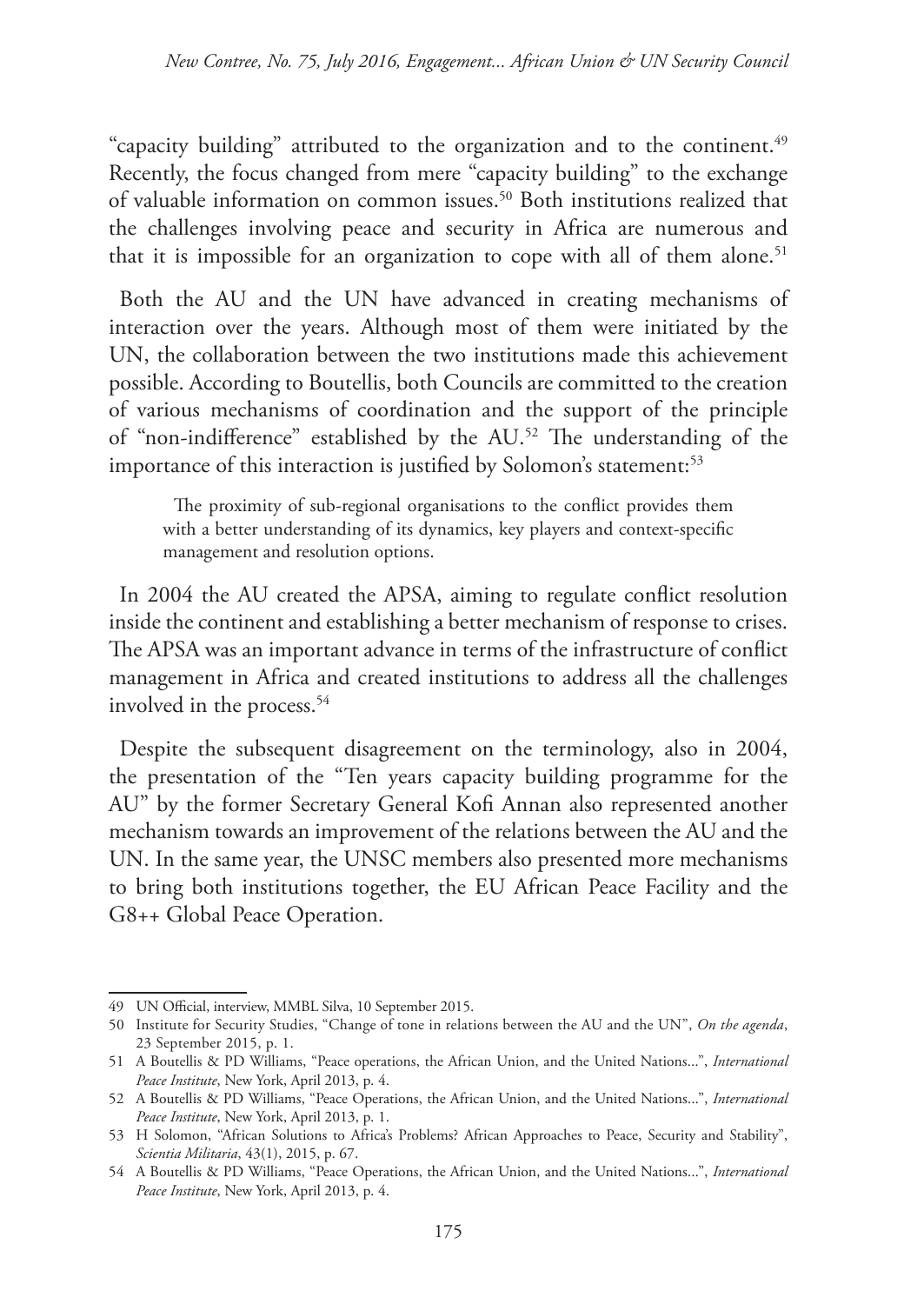In 2007, the AU PSC and the UNSC established regular meetings between their members. During the following year, 2008, the UNSC approved Resolution 1809 that reinforced the importance of interaction between the UN and regional organizations regarding conflict resolution. According to the document, the UNSC is committed to take steps towards the improvement of its relationship with regional organizations, especially the AU. The Council also highlights the importance of the developments related to conflict resolution and the cooperation between actors. Finally, it also mentions the necessity of building capacity for the AU secretariat as a way of improving the management for the solution of crises.<sup>55</sup>

Later, in 2010, the UNSC offered a training package to improve the qualification of the PSC secretariat. That same year saw the inception of collaborative field missions, bringing together UN and AU forces, and saw the creation of the Joint Task Force.

The most important mechanism of engagement between the UN and the AU was also created in 2010. The United Nations Office for the African Union (UNOAU) was established in Addis Ababa. The office currently consists of 70 people and its officials are always present at the AU, participating in negotiations and gathering information.

Following the improvements of the interaction mechanisms between both institutions, the UNOAU was established as a mediator between the UN in New York and the AU headquarter in Addis Ababa. The intermediation is realized as a "transmission of versions"; the office is responsible for telling the AU ambassadors in Ethiopia about the UN's point of view on certain issues and, at the same time, tell the representatives in the UN how the AU faces these matters.<sup>56</sup> As mentioned before, the work of the UNOAU represents one of the greatest advances in the engagement between the African continent and the UN, especially the UNSC.

In 2012, the UNSC reiterated the commitment presented in 2008 with the previously mentioned Resolution 1809. Resolution 2033 came as another official step taken by the UNSC towards a better relationship between the Council and regional organizations, once again highlighting engagement with the AU. The document mentions again that the UNSC "reiterates the

<sup>55</sup> United Nations, Resolution 1809 (2008), 16 April 2008 (available at http://www.un.org/en/ga/search/view\_ doc.asp? symbol=S/RES/1809(2008), accessed, 22 June 2016).

<sup>56</sup> UN Official, interview, MMBL Silva, 10 September 2015.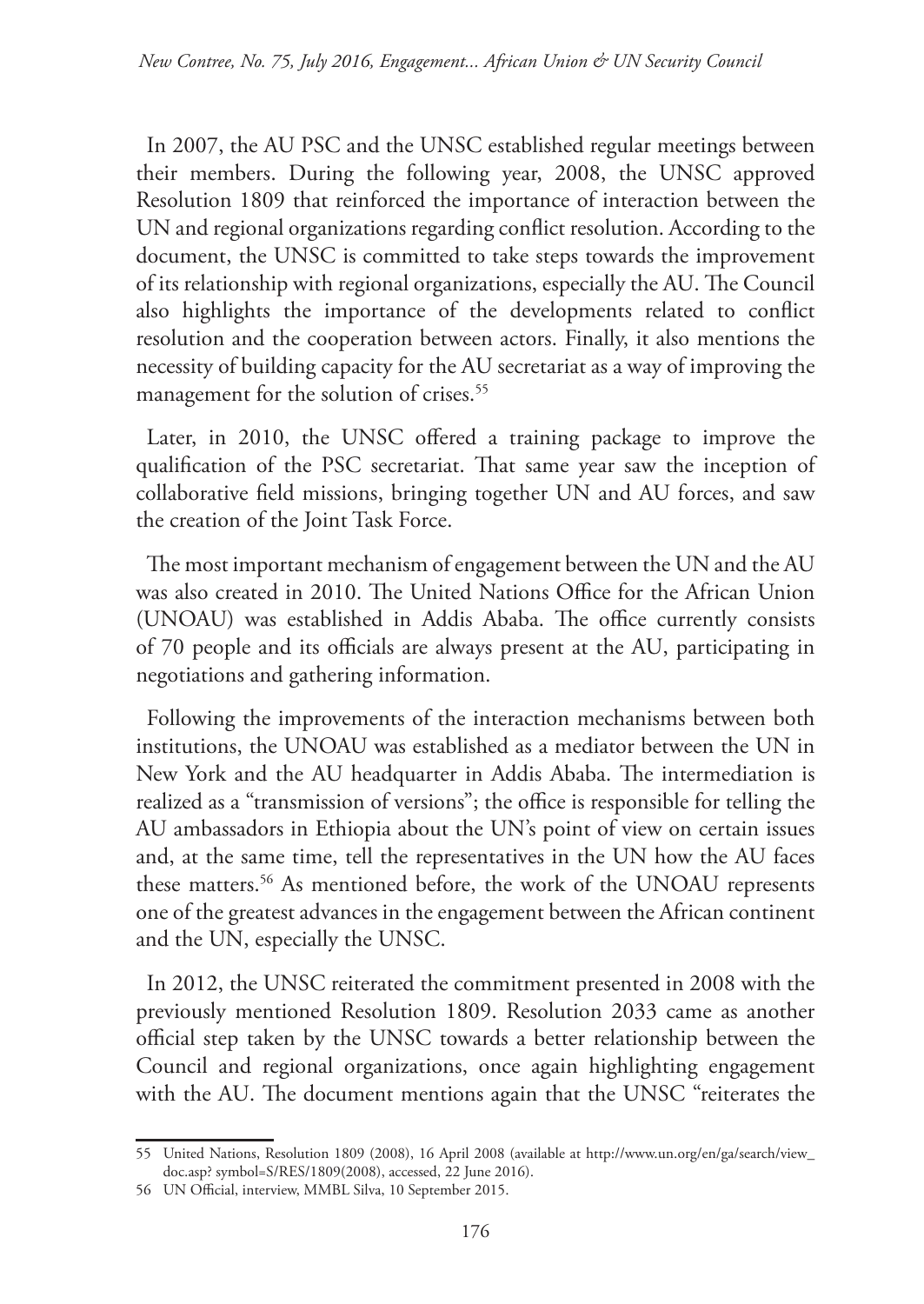importance of establishing a more effective relationship between the Security Council and the African Union Peace and Security Council."57

The UNSC approved 64 resolutions in 2015 and, so far, 33 resolutions in 2016. From a total of 97 resolutions over the last few months, 70 revolved around African issues and issues that directly affect the continent.<sup>58</sup> Most of these resolutions were connected to work in the field realized by regional organizations and the AU. An example thereof is Resolution 2225 (2015), about children and armed conflicts, that share subject with a number of events and debates promoted by sub-regional organizations and the AU. The AU PSC held its  $597<sup>th</sup>$  meeting on the same theme around one month before the approval of the UNSC resolution to debate the protection of children's rights during conflicts.59 It clearly shows improved interaction and exchange between the organizations.

The work in progress - to bring together the AU PSC and the UNSC in common approaches to African crises – has recently shown significant advances. At the same time, the UN recognized the importance of the AU for the continent, and the AU assumed its dependence on the global dimension of the UN.

#### **Conclusions and recommendations**

The chair of the AU, Dr. Nkosazana Dlamini-Zuma, says that "beggars cannot be choosers" and that the AU needs help from external actors, especially the UN.<sup>60</sup> However, it is important to highlight that the inverse way is also very significant, and that the UN needs the local support of the AU to be successful on its actions on the continent. The cooperation between both organizations is vital for the resolution of crises in Africa.

With the analysis of the current situation inside African countries, there is a clear understanding of the precarious condition of economy, governance,

<sup>57</sup> United Nations, Resolution 2033 (2012), 12 January 2012 (available at http://www.un.org/en/ga/search/view\_ doc .asp?symbol=S/RES/2033(2012), accessed, 22 June 2016).

<sup>58</sup> Information available at http://www.un.org/en/sc/documents/resolutions/.

<sup>59</sup> African Union, "Press statement of the Peace and Security Council (PSC) of the African Union (AU) at its 597th meeting on the theme: 'Children in armed conflicts in Africa with particular focus on protecting schools from attacks during armed conflict'", 10 May 2016 (available at http://www.peaceau.org/en/article/pressstatement-of-the-peace-and-security-council-psc-of-the-african-union-au-at-its-597th-meeting-on-the-themechildren-in-armed-conflicts-in-africa-with-particular-focus-on-protecting-schools-from-attacks-during-armedconflict, accessed, 22 June 2016).

<sup>60</sup> UN Official, interview, MMBL Silva, 10 September 2015.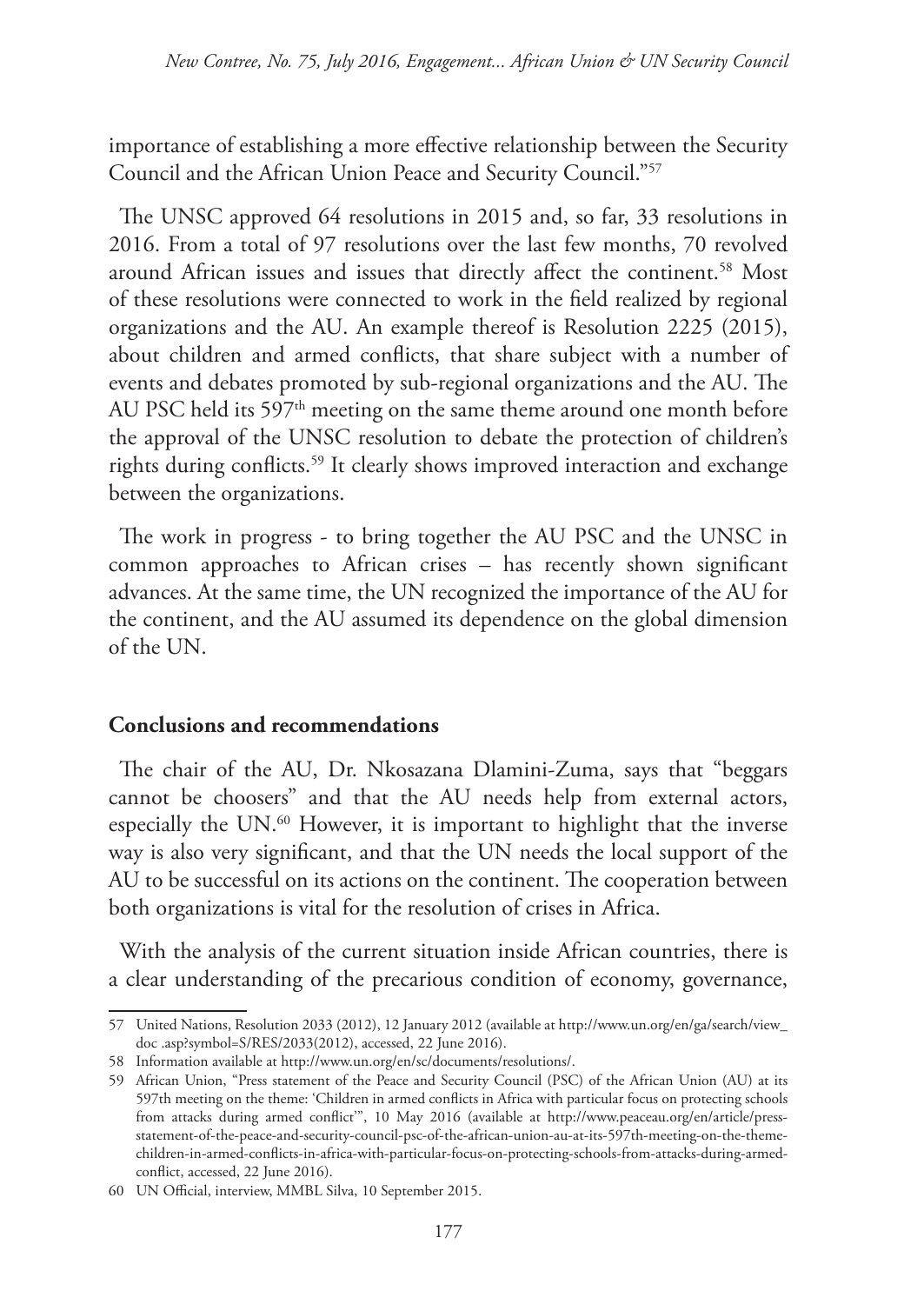and infrastructure. Africa is the continent with the second highest level of economic inequality in the world after Latin America and the richest portion of the populations capture the largest part of the income in all of its countries.<sup>61</sup>

The challenges in Africa tend to be very complex and, together with the large lack of capacity on the continent, a lack of compromise between countries is also very harmful to the development of these societies and the solution of conflicts inside their territories. Complications on regional and domestic levels are also a threat to the engagement of the continent with international organizations, especially the UN.

Moreover, the difference of dimension between the regional and global levels is another problem, but simultaneously a solution to the engagement between Africa and the UN. At the same time that the difference between the AU and the UN is a difficulty for the political relations among their agencies, the proximity of the regional organization is an important advantage: to bring about better actuation of both institutions on the resolution of matters inside the continent.

The issue of capacity demands the largest local effort, beyond the external support received by the African continent. The development of African countries would require a change in their domestic stability, political leadership, and governance.<sup>62</sup> Initially, the external support could be used for an internal improvement of infrastructure, for then internal transformation takes place. Therefore, the states would be able to develop themselves and produce their own economic resources, decreasing the current dependence on international benefactors.

Regional integration also demands more attention and compromise, but on an international level. African countries need to find common ground between the defence of sovereignty and Pan-African integration. Most of the countries in Africa share the same domestic challenges, but it is very difficult to bring them together to fight these issues. The governments should make all possible efforts towards abandoning, to a certain extent, the exclusive defence of individual interests and commit themselves to a group effort that would be valuable to every country. The understanding that shared challenges can

<sup>61</sup> M Mubila, L Lannes & MSB Aissa, "Briefing Note 5: Income inequality in Africa", *Briefing notes for the African Development Bank group's long-term strategy*, March 2012, p. 2.

<sup>62</sup> J Cilliers, J Schunemann & JD Moyer, "Power and influence in Africa...", *ISS African Futures Paper 14*, March 2015, p. 25.